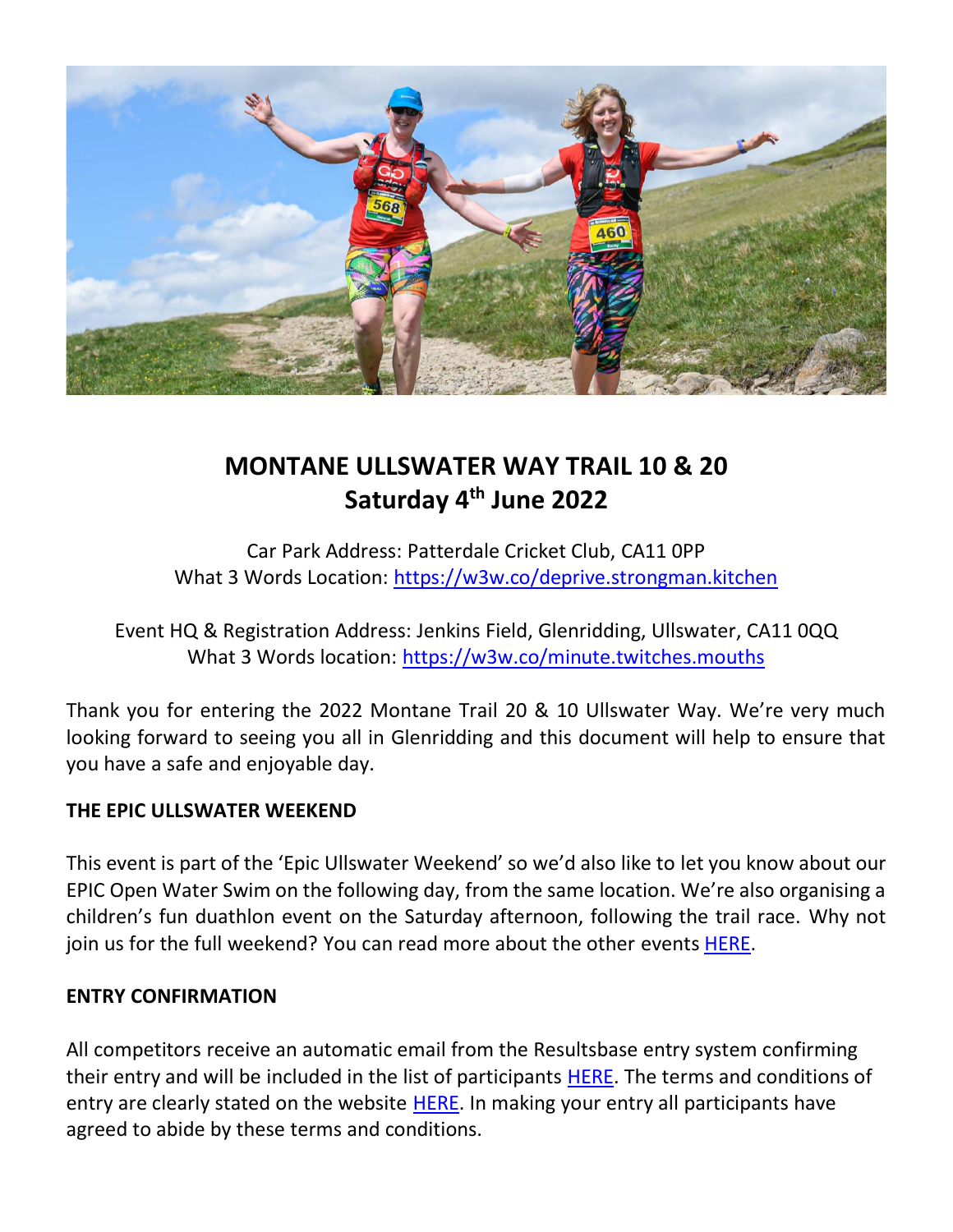#### **SWAPPING OF ENTRIES**

Please note that the swapping of entries between competitors is strictly forbidden as it invalidates liability insurance undertaken by the organisers to cover the event. If you are unable to race, please follow the instructions outlined in the terms and conditions on the website [HERE.](https://lakeland100.com/terms-conditions/) It is also not possible to switch distances on the day of the event as all timing equipment has been pre-programmed.

#### **EVENT PARKING**

Please refer to the parking map at the end of the notes. We will be using Patterdale Cricket Club for the majority of parking. Parking is £5 on the day, which is cash payment only. Please have this ready when you arrive. The postcode for the cricket club is CA11 0PP and the What 3 Words reference is<https://w3w.co/deprive.strongman.kitchen>

There is to be no parking on the A592 which is the main road running through Glenridding. Any participants deliberately ignoring this request and parking on the main road A592 will not be allowed to race. There is no parking at the start/finish area. Please do not attempt to drive onto Jenkins Field, the vehicles here will be staff, contractors and crew only.

#### **TIMETABLE EVENT SCHEDULE**

- 06:45 Car Park Opens at Patterdale Cricket Club
- 07:15 Registration Opens at Jenkins Field, Glenridding
- 08:30 Trail 20 Start at Jenkins Field, Glenridding
- 08:15 Trail 10 Buses Start to Pick Up from Jenkins Field, Glenridding
- 08:15 Registration Closes
- 08:30 Trail 10 Buses Depart from Jenkins Field, Glenridding
- 09:15 Trail 10 Start at Pooley Bridge
- 12:00 Trail 20 Pooley Bridge Cut Off
- 16:30 Trail 10 & 20 Final Cut Off

#### **REGISTRATION**

Registration will open at 07:15 and will take place on Jenkins Field at Glenridding. Registration can be extremely busy at peak times so please allow extra time and extra space to ensure you get through registration in plenty of time. Competitors will need to show ID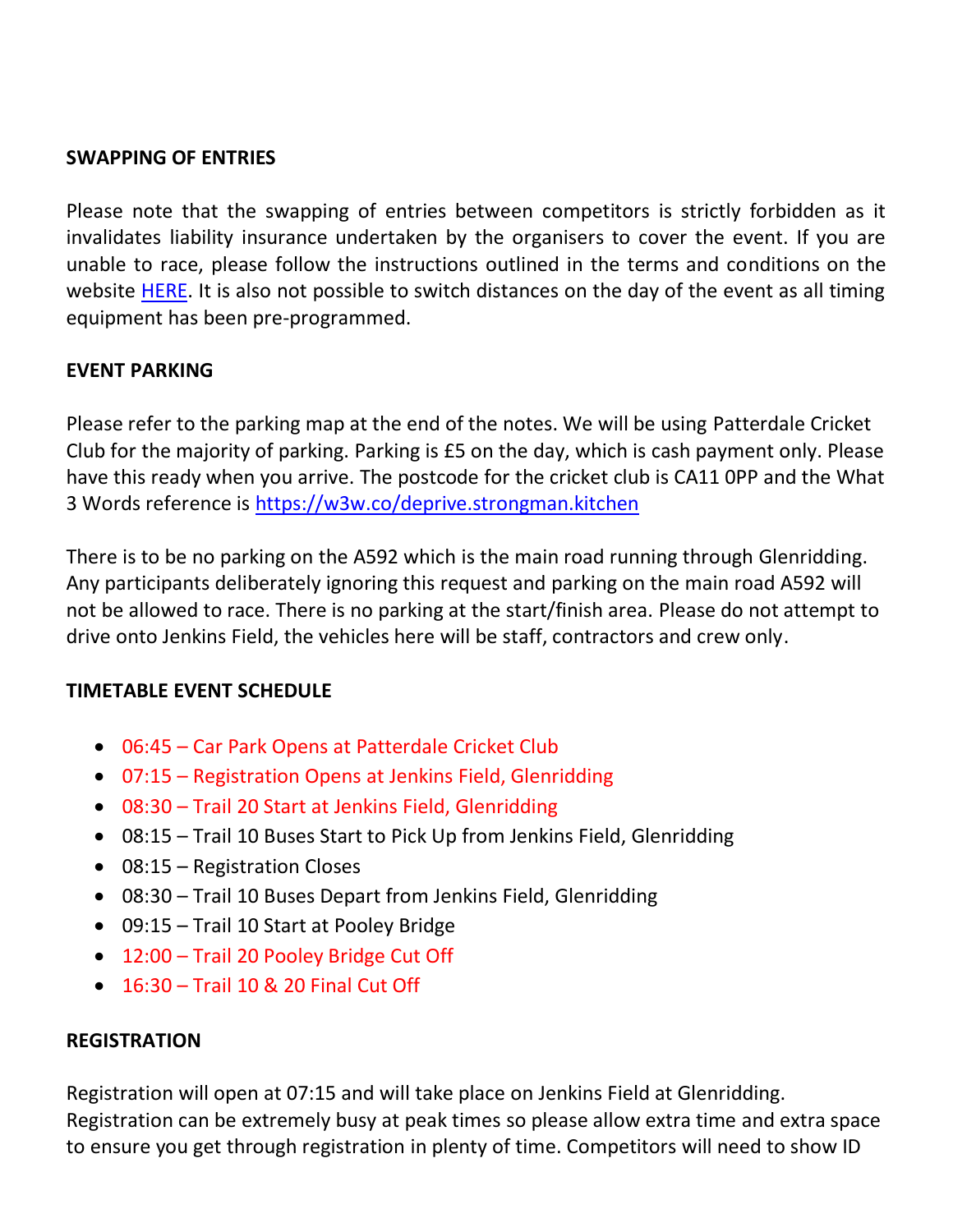that matches your entry at Registration. You will then be allowed to collect your race pack. At registration you will collect your bib number. Please pin your bib number to the front of your running top and ensure it is visible at all times. Your timing chip is on the reverse of your bib number, so if you don't wear your number, you will not record a time.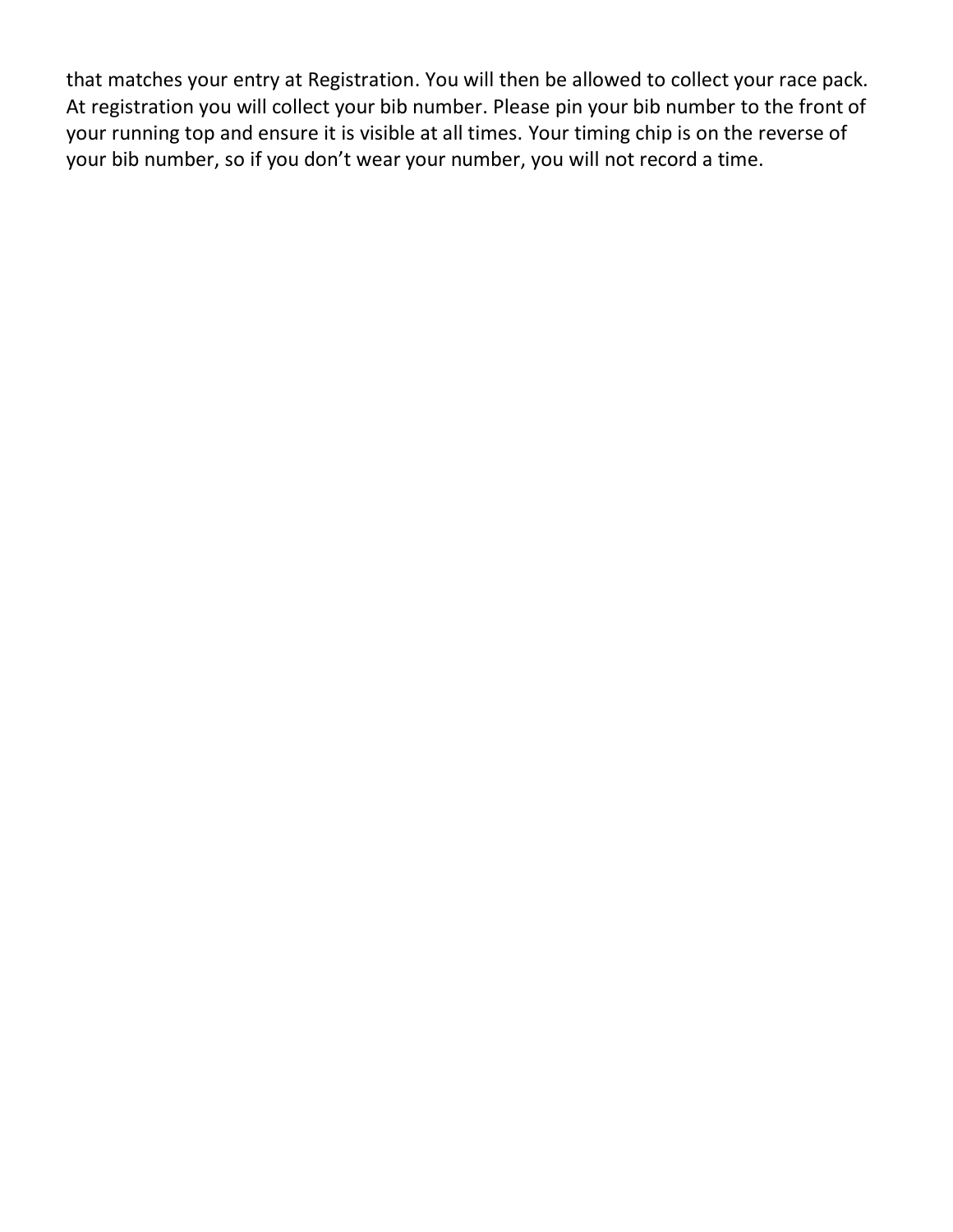

#### **KIT CHECK**

The mandatory kit is listed below for both the Trail 20 & Trail 10. This is for your safety and spot checks will take place at registration.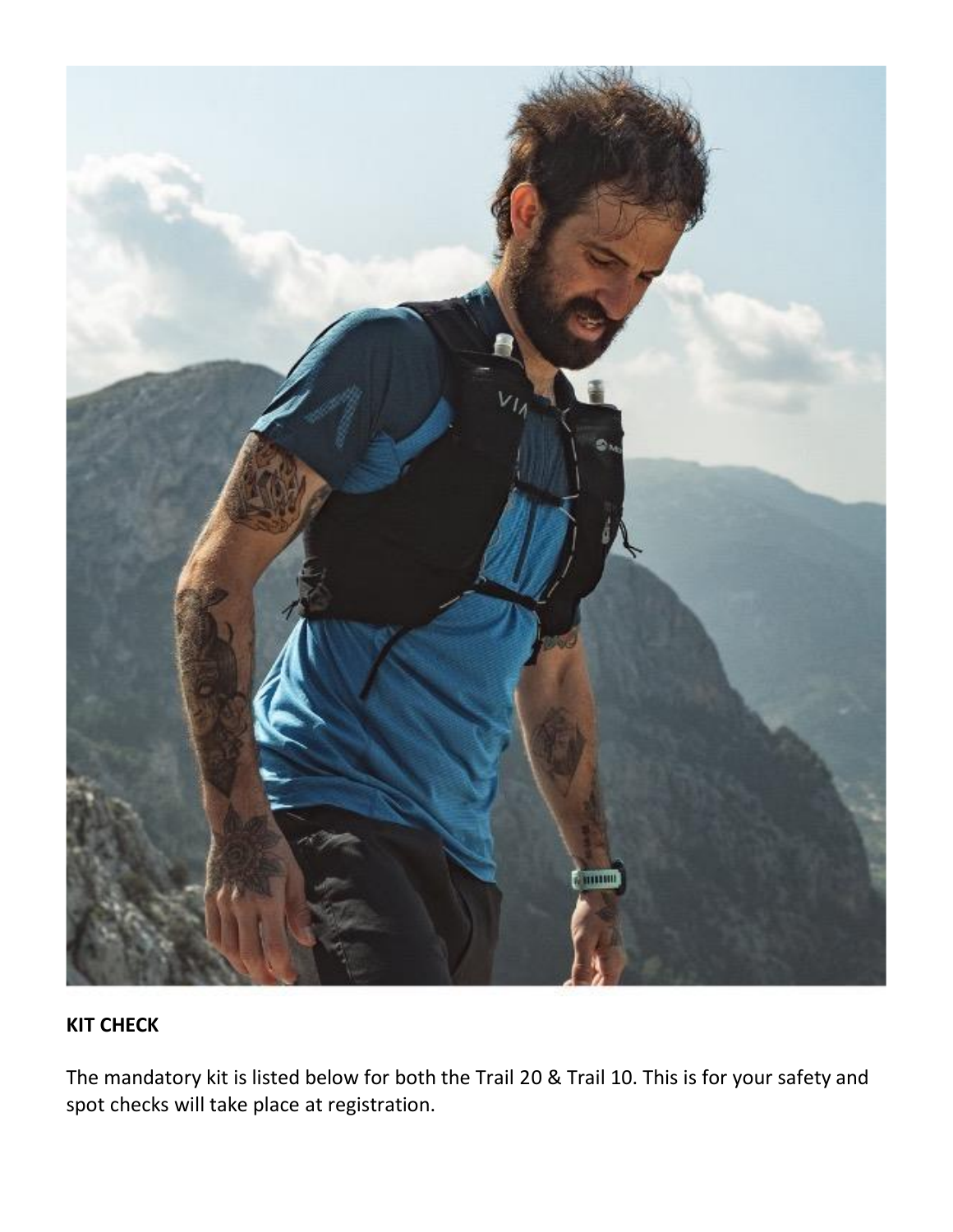#### **TRAIL 20**

- First aid kit
- Waterproof jacket
- Mobile phone (fully charged)
- Emergency food & drink

#### **TRAIL 10**

- First aid kit
- Waterproof jacket
- Mobile phone (fully charged)
- Emergency food & drink

#### **EVENT BRIEFING**

The Event Briefing will be online and can be viewed via Facebook or Youtube. All competitors will be sent a link to the briefing video in the week prior to the event. There will be a shortened version of the briefing on race day should there be any changes.

#### **START**

The Montane Trail 20 will start at 08:30 from Jenkins Field and the Montane Trail 10 starts from 09:15 in Pooley Bridge. Trail 10 will start in the large field area directly behind the Sun Inn in Pooley Bridge, the bus will drop you off at the start field and you should then line up at the start gantry.

#### **TRAIL 10 TRANSPORT**

Trail 10 competitors will board a bus from Jenkins field, the pick-up point at Jenkins field will be clearly visible. The bus will start loading at 8:15 and will leave at 8:30 sharp.

#### **ROUTE**

The routes will be marked by yellow 'run route' arrows. Both routes follow the Ullswater Way Trail, which itself is well marked.



The Trail 20 route is actually 21.5 miles in total and begins from Jenkins Field, you will complete the route in an anti-clockwise direction, following the East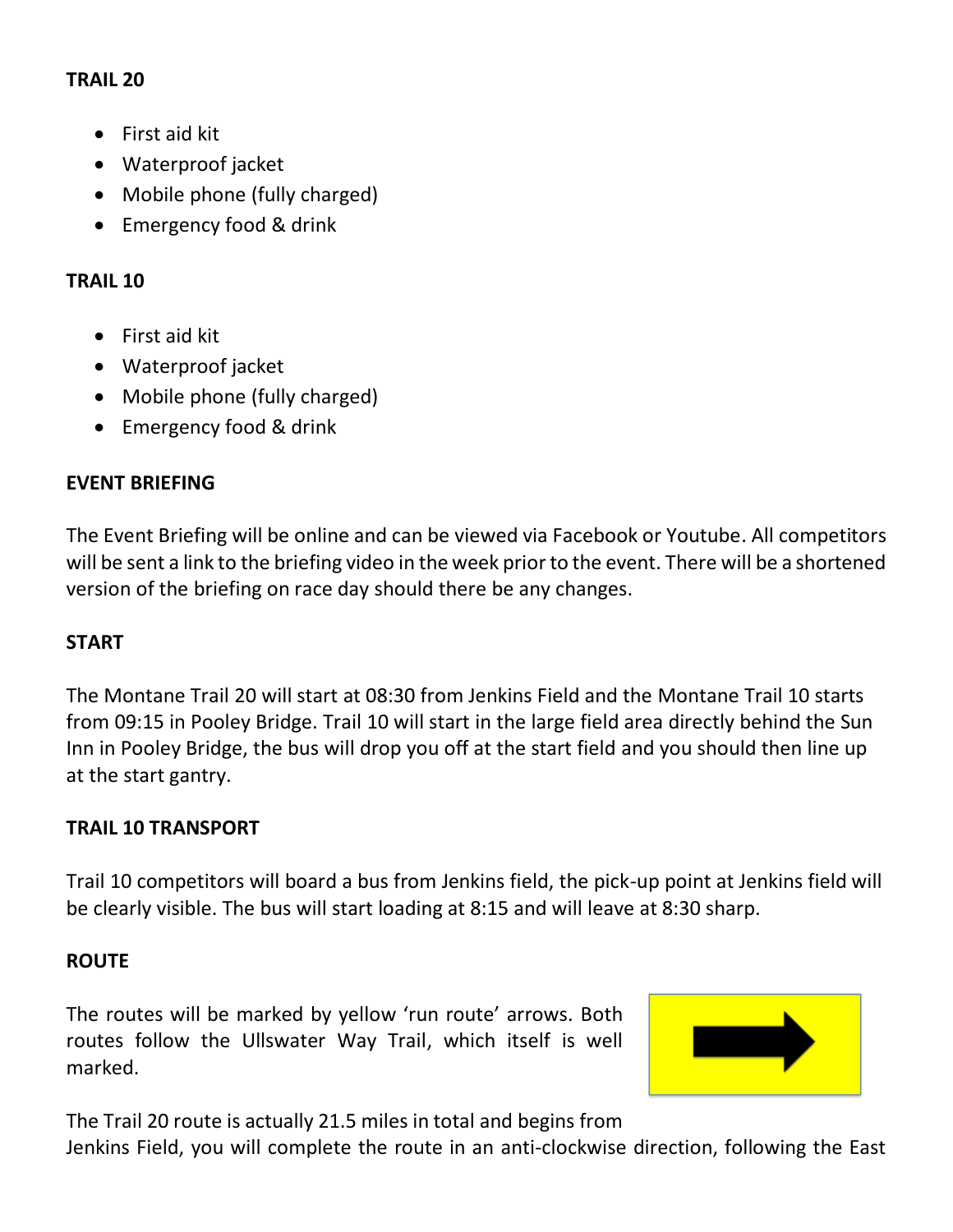side of the lake towards Howtown. Once you reach Howtown you will then follow the Lakeland 50 & 100 route in reverse, with stunning views of Ullswater. You will head downhill into Pooley Bridge. At this point you will reach both the halfway point and your first food stop, situated in the large Car Park field behind the Sun Inn in Pooley Bridge.

The Trail 20 continues to follow the same route as the Trail 10. Leaving Pooley Bridge, both routes head South East above Watermillock, taking in more great views of Ullswater. The route heads past Gowbarrow, then towards Aira Force. As you descend into the Aira Force car park, you will shortly after reach a road crossing and here there will be a  $2<sup>nd</sup>$  water stop.

#### **FEED STATIONS:**

#### **Trail 20**

There are 2 x feed stations on the route. The first is at Pooley Bridge, in the field behind the Sun Inn at 11.2 miles. The second stop is at 18.5 miles at the road crossing, shortly after Aira Force.

#### **Trail 10**

There is 1 x feed station on the route. It is situated at 7 miles, at the road crossing shortly after Aira Force.

#### **TRAIL 10 & 20 CUT OFF TIMES**

All Trail 20 competitors must pass through the Pooley Bridge feed station by 12:00. All Trail 10 & 20 competitors must finish in Jenkins field by 16:30.

#### **FINISH LINE**

The finish is under the main finish gantry in Jenkins field. Upon crossing the line, you will then be able to collect your finish medal and your finisher T-shirt.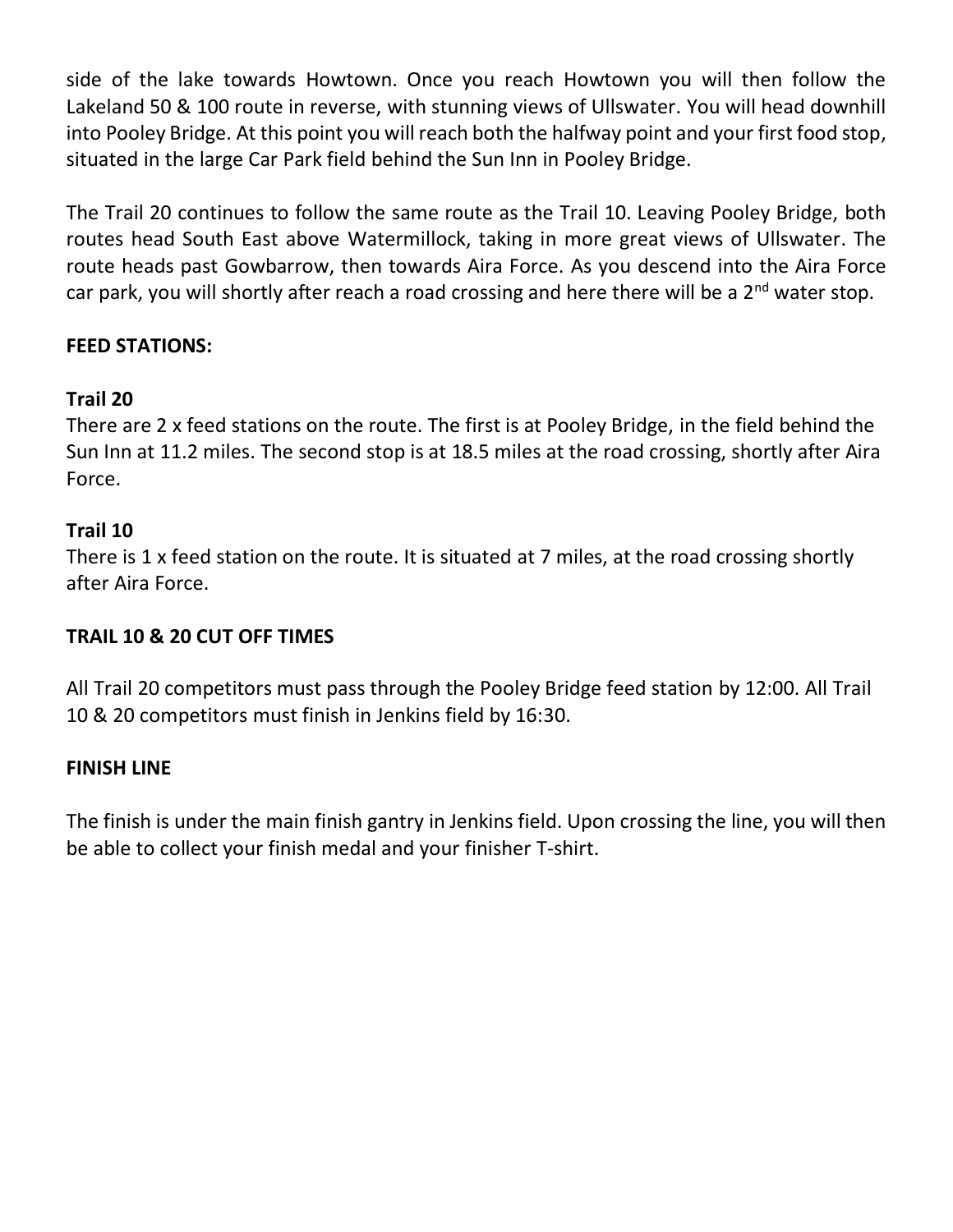

# Endurance Store

## **Running, Swimming & Triathlon Store**

Wide range of road & trail running shoes North West's number 1 swim wetsuit stockist Wide range of running & swimming accessories **Wide range of tri-suits & clothing** 

> www.TheEnduranceStore.com info@TheEnduranceStore.com

308 Mossy Lea Road, Wrightington, Wigan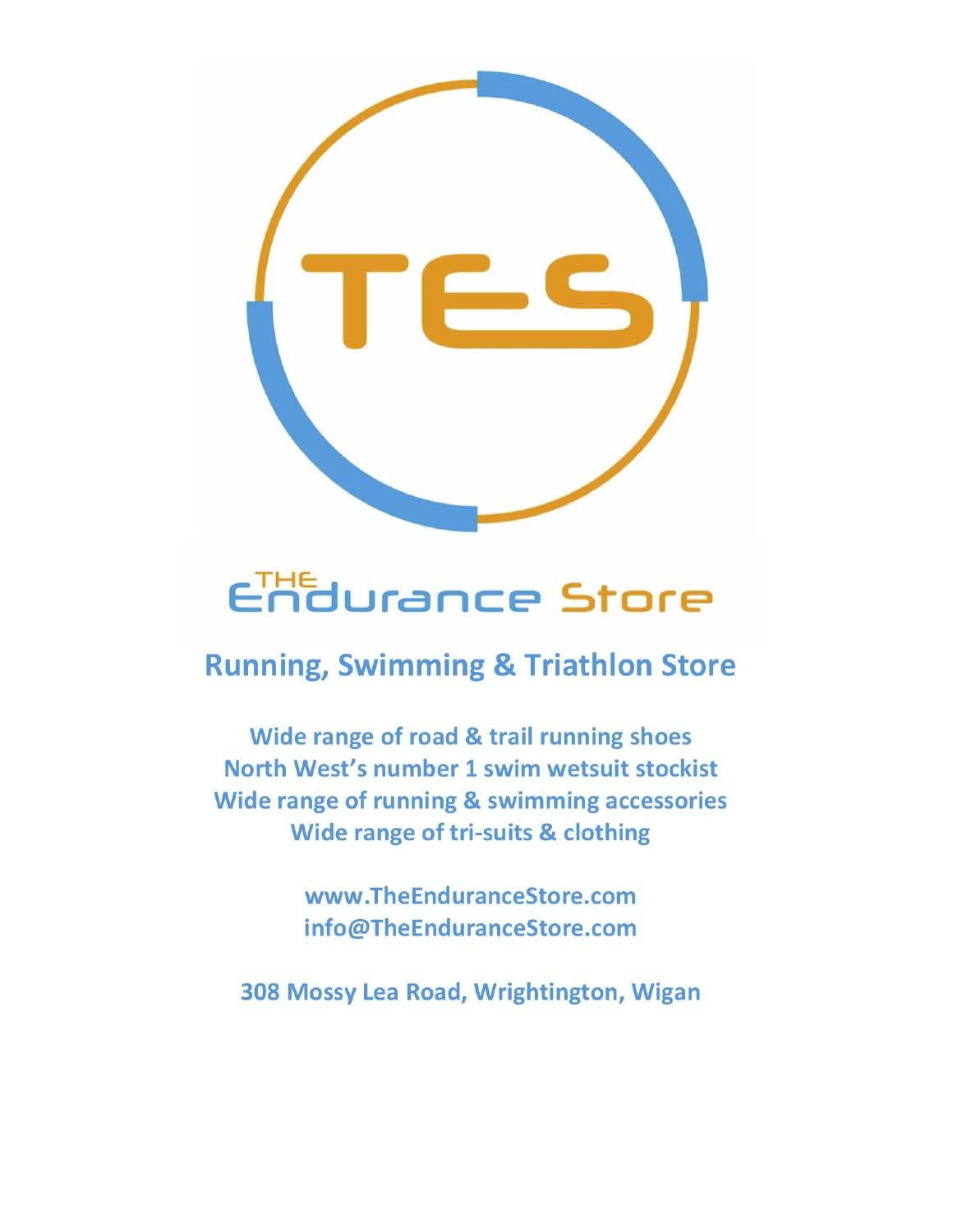#### **RESULTS**

Your finish time will be available online immediately as you cross the finish line after your race from [https://lakeland100.com/results/.](https://lakeland100.com/results/) Any queries relating to provisional results should be e-mailed to [simon@epicevents.co.uk](mailto:simon@epicevents.co.uk) by Monday following the event, after which time all results will be deemed as final and complete.

#### **PHOTOGRAPHY**

As part of your entry fee you will receive free to download pictures. The pictures will be available to download from the Epic Events Facebook page <https://www.facebook.com/epiceventsmanagement> and from the official photographer's website within 48hrs of the event finishing <https://mickhallphotos.thesearchfactory.com/library/events>

#### **PRIZE PRESENTATION**

Prizes will be awarded to the 1<sup>st</sup>, 2<sup>nd</sup> & 3<sup>rd</sup> male and female runners overall together with 1<sup>st</sup> M/F V40/50/60/70 categories. If you win an open prize, you will not be eligible for the Vets prizes. The presentation will take place close to the finish gantry as close to 12 noon as possible.

#### **MEDICAL ADVICE**

If you have any medical conditions (such as but not limited to diabetes, asthma, allergy to penicillin, etc.) please ensure you have informed us prior to the race on your entry. Following registration you will be issued with your race numbers, please write all medical details including any medication taken on the back of your race number as well as next of kin & emergency contact details and put a small indelible red cross on the front of your number.

#### **EMERGENCIES**

During the race, should you come across another competitor in need of assistance please inform the nearest marshal. There will be first aid cover on the course and at the start/finish area.

#### **Strava Routes**

**Trail 10 Strava Route:** <https://www.strava.com/routes/2751097703395671808> **Trail 20 Strava Route:** <https://www.strava.com/routes/2751109214383560034>